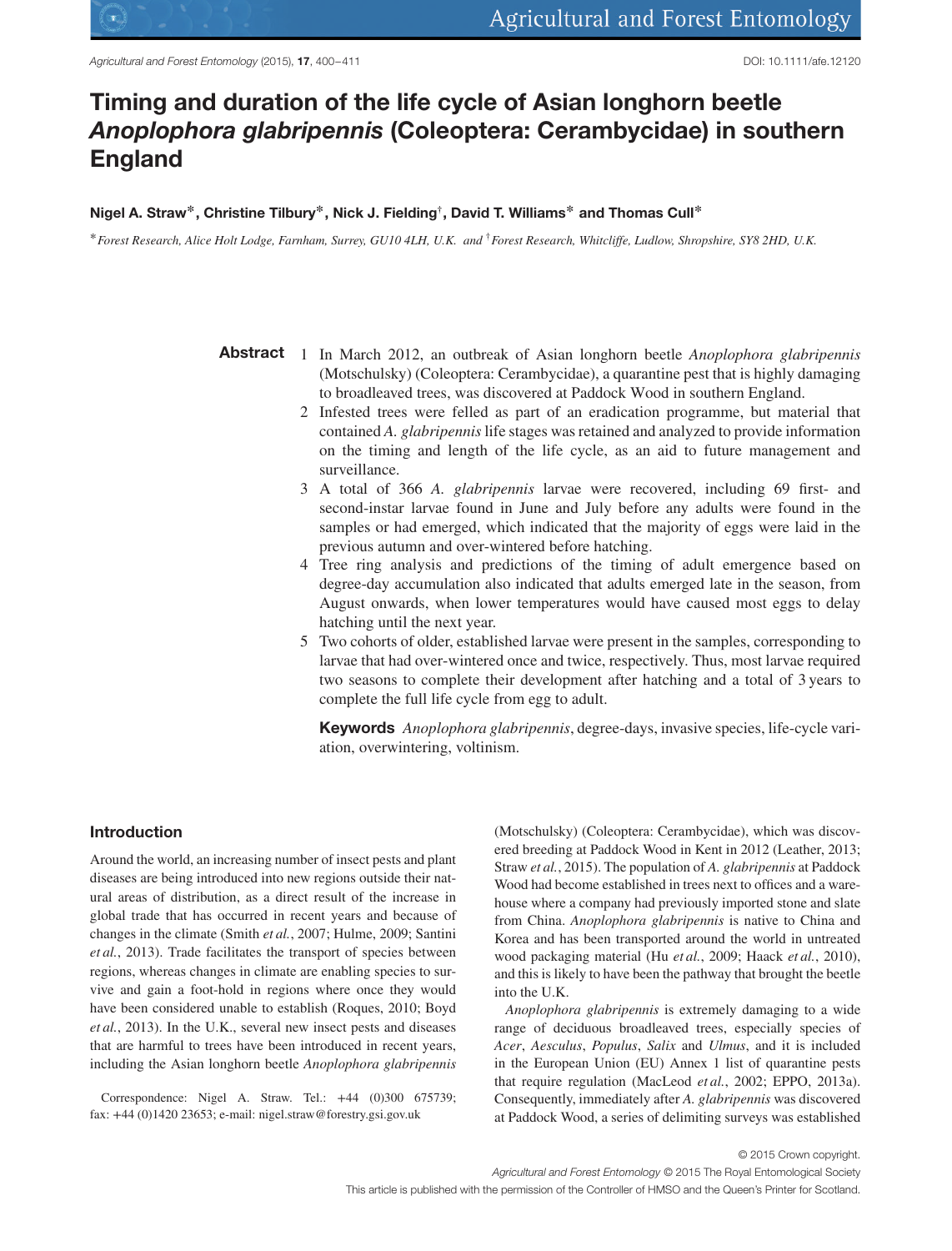to determine the extent of the infestation, and an eradication programme was put in place, which involved felling and burning all of the infested trees and any other trees within a radius of 100 m that could have acted as a host for the beetle (Straw *et al.*, 2015). Sixty-six trees were infested by *A. glabripennis* at Paddock Wood, primarily sycamore trees *Acer pseudoplatanus* L., and these trees and a further 2163 trees were felled and destroyed during the eradication programme (Straw *et al.*, 2015).

The surveys and eradication programme at Paddock Wood followed protocols and best practice that were developed in the U.S.A. and Canada, where *A. glabripennis* was introduced in the 1990s (USDA APHIS, 2008; Smith *et al.*, 2009; Haack *et al.*, 2010), and in other parts of Europe where *A. glabripennis* has been found established outdoors on a number of occasions (Hérard *et al.*, 2006, 2009a; Krehan, 2008; Forster & Wermelinger, 2012; Faccoli *et al.*, 2014). The procedures for dealing with *A. glabripennis* outbreaks in Europe have subsequently been standardized and were published recently by the European and Mediterranean Plant Protection Organisation (EPPO, 2013a). The standardized procedures formalize the requirement to carry out surveys as soon as possible after an *A. glabripennis* outbreak is discovered, to fell all host species out to a distance of at least 100 m, and to carry out subsequent monitoring for several years to detect and eliminate any residual infestation. Current EU policy states that an outbreak can only be declared to have been eradicated if annual surveys have been carried out for at least 4 years, or a period of twice the length of the pest's life cycle, which ever is longer, without any further infestation being found (EPPO, 2013a).

These recommendations are based on field experience of how quickly *A. glabripennis* populations tend to increase and spread (Haack *et al.*, 2010). Generally, compared with other insect pests, *A. glabripennis* populations increase and spread relatively slowly because the larvae, which feed within the woody tissues of the host, require 1 or 2 years to complete their development. The adult females also prefer to lay their eggs on the same tree from which they emerged, or on adjacent trees, and only a small proportion of adults travel more than 200–300 m (Smith *et al.*, 2004; Bancroft & Smith, 2005; Sawyer *et al.*, 2010). Adults are more active, however, and disperse farther when temperatures are higher (although, on very hot days above 30 ∘C, adults may become less active and seek places to rest in the shade) (Lingafelter & Hoebeke, 2002; Bancroft & Smith, 2005) and higher temperatures generally lead to shorter development times and a reduction in the length of the life cycle (Keena, 2006; Keena & Moore, 2010), which together might be expected to increase the rate at which a population might multiply and spread. In the warmer parts of its range therefore, there is a greater need to implement control programmes against *A. glabripennis* earlier rather than later, to prevent populations increasing rapidly, and to survey outwards to a greater distance to ensure that all pockets of infestation are detected.

In China, the U.S.A. and Canada, *A. glabripennis* has a 1-year (univoltine) or 2-year (bivoltine) life cycle (Fan *et al.*, 1997; Haack *et al.*, 2006, 2010; Hu *et al.*, 2009; Keena & Moore, 2010). In Europe, climate-matching studies (CLIMEX analysis) suggest that *A. glabripennis* could establish across most of the region and would cause significant damage, and that it would have a 1-year life cycle in southern France and Italy and in other countries

around the Mediterranean, as well as in south-east Europe, and a 2-year life cycle in central Europe and further north, perhaps even a 3-year life cycle in the most northerly areas (Macleod *et al.*, 2002, 2012; de Boer, 2004). There is little direct information, however, on the length of the life cycle of *A. glabripennis* in Europe and the time of year when adults are active and eggs are laid, even though this information is important for effective management and for predicting how quickly populations might increase and spread (Faccoli *et al.*, 2014). Part of the problem is that, when outbreaks have been discovered, the priority has been to eradicate the pest as soon as possible to prevent further spread, and this has limited the opportunities for detailed study and research. At Paddock Wood, however, all of the material that contained *A. glabripennis* was collected and analyzed to determine the range and character of the life stages that were present. The present study describes the life stages found in the samples and uses this information, as well as estimates of when the adults are likely to have been active during the year, to identify the length of the life cycle in this part of southern England and the implications for the eradication programme and future monitoring.

#### **Materials and methods**

## Study site and collection of sample material

The outbreak of *A. glabripennis* at Paddock Wood (latitude 51∘11′ north, longitude 0∘24′ east) was located 1.5 km north of the town, in a rural area consisting of a mixture of agricultural fields, sheep grazed pastures, small woodlands and a scattering of houses and gardens, with a small number of light industrial units (Straw *et al.*, 2015). This area of Kent is low-lying and flat, at around 14 m a.s.l., and has mean January and July temperatures of 5.2 and 17.6 ∘C, respectively, and a mean annual rainfall of 660 mm (data for 2000–2012 from East Malling Research Station, 12 km north of Paddock Wood).

The programme of felling trees at Paddock Wood started on 16 April 2012 and was completed by 3 August 2012. As each tree was felled, it was searched meticulously for signs of infestation, and any stems and branches that contained *A. glabripennis* life stages, or which showed evidence of damage, were cut into 20–40-cm long sections and labelled and packaged securely. Later on the same day, or early on the next day, the samples were transported under licence (FERA Scientific Licence 6647/198760/0) to the Forest Research laboratories at Alice Holt, where they were stored at 15 ∘C in a secure quarantine facility until processed. All other material from the felled trees was destroyed on site at Paddock Wood (Straw *et al.*, 2015).

A small series of samples containing *A. glabripennis* was also collected at Paddock Wood between 12 March and early April 2012, when the nature and scale of the outbreak was first being identified, and before the main eradication programme got under way. These samples were also returned to Alice Holt and added to the samples collected during the main tree-felling programme.

#### Life stages recovered from the samples

*Anoplophora glabripennis* attacks healthy and stressed trees, and it passes through a series of clearly recognizable stages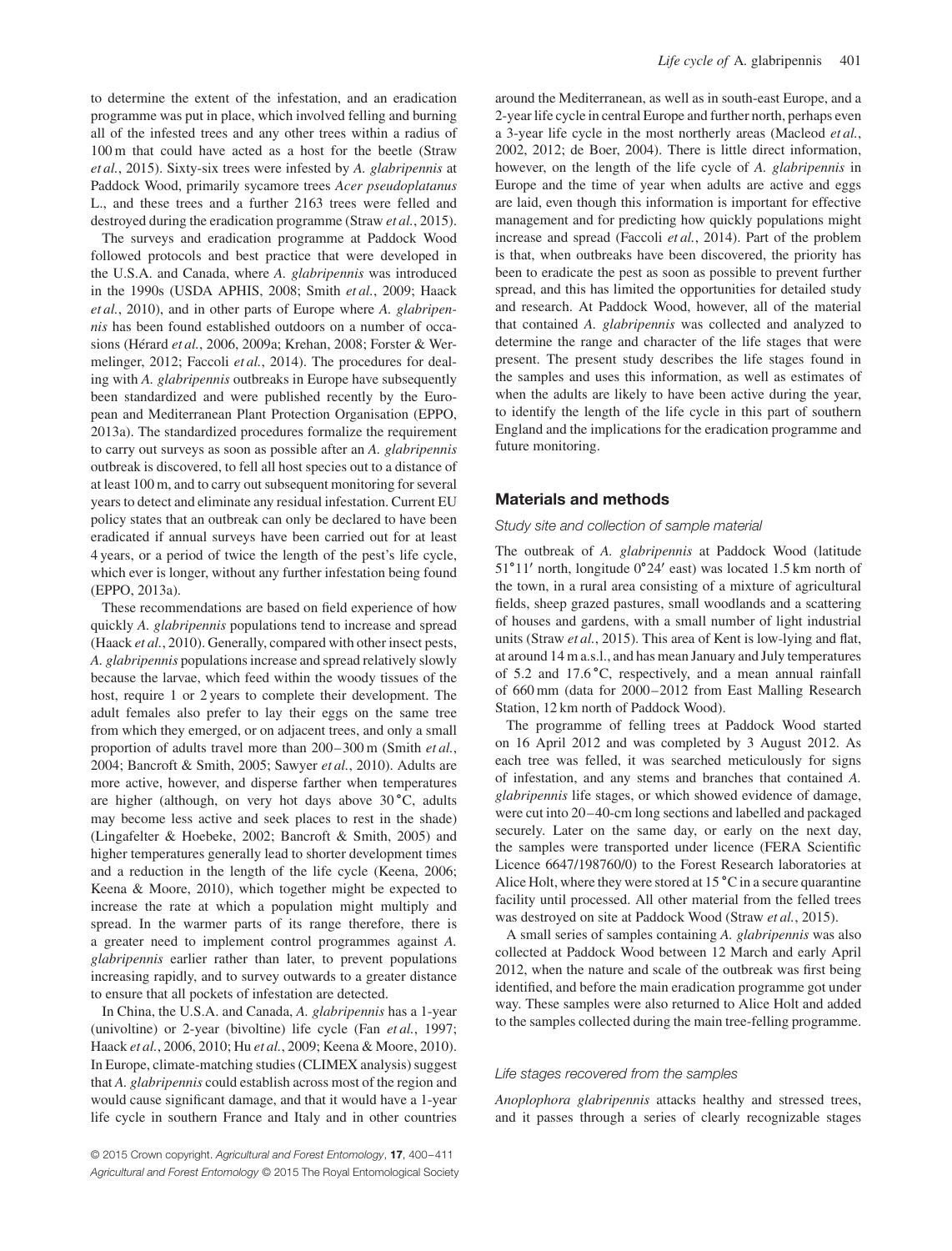during its development, which produces a distinctive pattern of damage (Ric *et al.*, 2007; Hérard *et al.*, 2009b). Adult females chew oviposition pits in the bark of live stems and branches through which they insert a single egg into the cambium tissues between the bark and the sapwood. The tissues around the egg soon die, resulting in the formation of a distinctive oval patch of dark stained tissue, on average  $0.9 \times 2.1$  cm in size, beneath the bark on the surface of the sapwood (Smith *et al.*, 2002; Ric *et al.*, 2007; Haack *et al.*, 2010). The first-instar larva feeds on the dead cambial tissue within this oval patch, and only after it has moulted into the second instar does it start to feed laterally on undamaged phloem and xylem (Yan & Qin, 1992; Lingafelter & Hoebeke, 2002; Hu *et al.*, 2009).

Second- and third-instar larvae excavate a flat gallery underneath the bark, which becomes packed with fine, dark coloured frass. Later, toward the end of the third instar or when the larva has moulted into the fourth instar, the larva tunnels into the wood and for the remainder of its development the larva feeds within the woody tissues (xylem), although it may return occasionally to the gallery under the bark, either to feed or to push frass out of the tunnel (Lingafelter & Hoebeke, 2002; Hu *et al.*, 2009; Haack *et al.*, 2010). Larvae generally tunnel upwards for 10–30 cm and when fully grown; they excavate a slightly enlarged chamber at the end of the tunnel in which to pupate. The adult beetle emerges from the pupa inside the pupal chamber and, after waiting 12–14 days to harden its exoskeleton, it chews its way to the outside leaving behind a perfectly circular exit hole that is typically 10 mm in diameter (Haack *et al.*, 2010; Sánchez & Keena, 2013).

The stem and branch samples from Paddock Wood were processed by measuring their length and diameter and noting whether the wood was alive or dead. The sample was then examined and the numbers of oviposition pits, exit holes and other signs of damage visible on the surface were recorded. When this had been completed, the sample was taken apart piece by piece and all of the *A. glabripennis* life stages were extracted and counted. Larval tunnels were traced from their beginning to their end, so that the fate of each larva could be determined and all adult exit holes, both current exit holes visible on the surface and old exit holes formed in previous years but now calloused over, were identified and retained. Live and dead life stages (larvae, pupae and teneral adults) were preserved individually in 70% industrial methylated spirits and were labelled with the sample number and the dates when the sample was collected and processed. Sample processing started as soon as the first samples were brought in from the field in March and April, and continued throughout the summer and was completed by 18 September 2012.

For the purposes of analysis, *A. glabripennis* life stages were divided into groups depending on the month in which the sample from which they were recovered was processed, and the body length and head capsule width of the larvae were measured and recorded. Based on these measurements, the larvae were separated into first- and second-instar larvae, which were considered not yet to have firmly established, and older larvae, primarily third-instar larvae and later instars, that were clearly well established in galleries under the bark or in tunnels in the wood. First and second instars were recognized by their small size (a body length of  $7-10$  mm and approximately  $9-12$  mm,

respectively), their location within or next to the oval patch of stained tissues surrounding the original oviposition site, with no more than the beginnings of a lateral gallery, and their small head capsules. First- and second-instar *A. glabripennis* larvae have a mean head capsule width of 0.93–0.99 mm and 1.34–1.47 mm, respectively (Keena & Moore, 2010) and there is very little overlap in the range of head capsule widths between the two instars. The head capsule widths of second-instar larvae also show little overlap with the head capsule widths of third-instar larvae. The head capsules of third-instar larvae (mean width: 1.79–2.21 mm), fourth-instar larvae (mean width: 2.36–3.03 mm), fifth-instar larvae (mean width: 3.01–3.75 mm) and later *A. glabripennis* larval instars overlap to a greater and increasing extent (Keena & Moore, 2010).

The distributions of head capsule widths of the older, established larvae (third-instar larvae and later instars) that were observed in March/April, May, June/July and August/September were analyzed using Hartigans' Dip Test (Hartigan & Hartigan, 1985) to determine whether the larval size distribution was unimodal or deviated significantly from a unimodal distribution. A non-unimodal distribution of larval sizes would provide evidence that more than one larval age cohort was present in the samples. Hartigans' test calculates a dip statistic (*D*), which, if significant, indicates a non-unimodal distribution.

This analysis was followed by fitting normal mixture models to the data to determine whether they were represented better by a single normal distribution (Model 1) or a mixture of two normal distributions with either a common variance (Model 2) or separate variances (Model 3). For each model, Akaike's information criterion (AIC) and bias-corrected information criterion (AICC) were calculated, and the model with the smallest AIC and AICC values was selected as the best fit to the data. Both the dip test and normal mixture models were applied using R statistical software (R Development Core Team, 2013). The model fit criteria were calculated using the finite mixture models procedure in sas (SAS Institute Inc., 2013), using the parameter values provided by the R analysis.

## Timing of adult emergence

If the stem or branch from which an adult *A. glabripennis* emerges remains alive and continues to grow, then the formation of new annual rings of woody tissue eventually grows over the exit hole and hides it from view. Old exit holes become buried completely within the woody tissues and this process can be quite rapid. In stems that are growing relatively quickly, exit holes can become calloused over within just one or two seasons. Once the exit hole has been calloused over, the only external sign that the hole is present is a small irregularity in the surface of the bark, although this also disappears with time.

When the samples from Paddock Wood were processed, those samples that contained exit holes, whether visible on the surface or concealed within the wood, were retained and dried at room temperature. Once dry, the samples were cut transversely with a band saw through the middle of each exit hole, and the cross-section was polished using a series of fine sandpapers to reveal the annual growth rings formed before and after the adult *A. glabripennis* had emerged. For old exit holes concealed within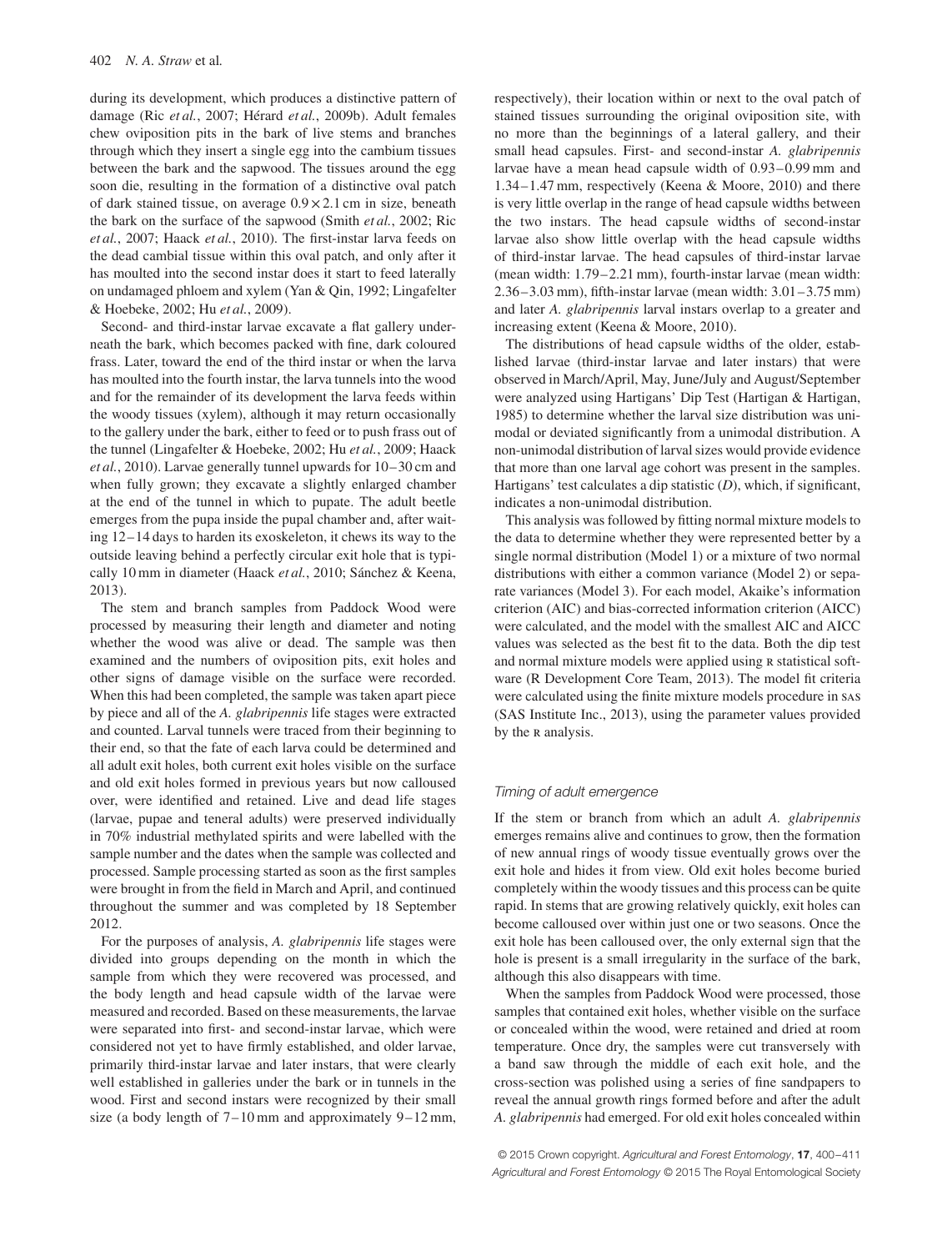the wood, the position of the outer edge of the exit hole relative to the inner and outer surfaces of the annual growth rings provided information on the time of year when the adult beetle emerged. Exit holes cut in the early spring or late summer or autumn, either before or after the period when wood was being formed in the stem, would be expected to leave an edge that was flush with the line separating the individual growth rings (Copini *et al.*, 2013a). By contrast, exit holes produced during the growing season, when wood formation was still taking place, would be expected to show some degree of callous formation and in-growth into the exit hole cavity before growth for the year was completed (Favaro *et al.*, 2013; Copini *et al.*, 2013a).

The time of year when adult *A. glabripennis* were likely to have emerged and laid eggs was also estimated by calculating the number of degree-days accumulated over the season. Smith *et al*. (2004) have shown that peak numbers of adult *A. glabripennis* occur in the field once 800–900 degree-days have been accumulated above a base threshold of 10 ∘C from 1 January. The dates when 800 and 900 degree-days were accumulated at Paddock Wood were calculated for the years 2000–2012 using daily maximum and minimum temperatures recorded at East Malling Research Station. Temperature data were obtained from the British Atmospheric Data Centre (University of East Anglia Climatic Research Unit, 2014) and degree-days were calculated using the sine wave method (Allen, 1976; Smith *et al.*, 2004).

To place the timing of adult emergence and activity at Paddock Wood in a wider context, degree-days were also calculated for Central Park in New York City, U.S.A. (latitude 40.8∘N, longitude: 74.0∘W; 40 m a.s.l.), Chicago O'Hare airport in Illinois, U.S.A. (latitude, 42.0∘N, longitude, 87.9∘W; 204 m a.s.l.) and Burlington International airport in Vermont, U.S.A. (latitude, 44.5∘N, longitude, 73.1∘W; 101 m a.s.l.). New York and Chicago have climates considered to be optimal for *A. glabripennis* and are representative of areas where the beetle has a 1-year life cycle (MacLeod *et al.*, 2002; Keena, 2006; Keena & Moore, 2010). Burlington in Vermont, in contrast, has a cooler climate where *A. glabripennis* has a predominantly 2-year life cycle (Roden *et al.*, 2008). Temperature data for these locations were downloaded from the U.S. National Oceanic & Atmospheric Administration Climatic Data Centre (NOAA, 2014) and degree-days were calculated using the same method as for Paddock Wood.

### **Results**

#### Anoplophora glabripennis life-stages recovered from the samples

A total of 1346 samples were returned to Alice Holt from Paddock Wood, of which 256 samples (19%) contained live or dead *A. glabripennis* larvae, pupae or adults and 247 samples (18%) contained *A. glabripennis* exit holes. The large number of samples that did not contain *A. glabripennis* suggests that very little of the infestation was missed and the majority, if not all, of the life-stages and exit holes were recovered. This is supported by there having been no further findings of *A. glabripennis* at Paddock Wood subsequent to the eradication programme being completed in 2012.

© 2015 Crown copyright. Agricultural and Forest Entomology, **17**, 400–411 Agricultural and Forest Entomology © 2015 The Royal Entomological Society

The *A. glabripennis* life-stages included 366 live larvae, 52 larvae that had died *in situ*, 33 pupae and three adult beetles. In addition, there were 82 instances where a current gallery or tunnel was found, with evidence that feeding had taken place recently but in which the larva had disappeared. In 38 of these cases, there was no obvious reason why the larva was absent and the larva was recorded as missing. In the other 44 cases, the larva had been taken by a woodpecker (Straw *et al.*, 2015).

Eighteen of the live larvae were damaged when the samples were collected in the field or when they were processed in the laboratory and could not be measured. Consequently, 348 larvae were measured and separated into different size classes (Table 1). Larvae varied widely in size, although 78 first-instar larvae and six second-instar larvae with a mean body length of  $7.3 \pm 0.3$  mm and mean head capsule width of  $0.95 \pm 0.04$  mm (mean  $\pm 95\%$  confidence limits, range:  $0.7-1.5$  mm,  $n=84$ ) were clearly distinguishable from older, established larvae that had a body length of *>*10 mm and a head capsule width of *>*1.8 mm (Fig. 1 and Table 1). Only small numbers of firstand second-instar larvae were found in the samples processed in March, April and May, whereas much higher numbers were found in June and July, before numbers decreased again in August (Fig. 1 and Table 1). Older, established larvae with a body length of *>*10 mm, in contrast, were well represented in every month and their numbers varied less dramatically over the course of the season (Table 1).

*Anoplophora glabripennis* pupae were found in June, July and August, and three adult beetles were found in August and September (Table 1). The adult found in August and one of those found in September were still inside their pupal chambers but had started to chew an exit hole to the outside. The other adult found in September had emerged into the sample bag.

## Larval size distributions

Analysis of larval size distributions was restricted to established larvae (third-instar larvae and later instars) and was based on head capsule width, rather than body length, because preserving the larvae in industrial methylated spirits tended to distort the body and slightly alter its length. By contrast, the head capsule is more heavily sclerotized and its width was less likely to have been affected by the storage conditions. There was a close correlation however, between body length (BL) and head capsule width (HW):

$$
BL = 13.157 \, (HW) - 7.427 \left( n = 260, r^2 = 0.66, P < 0.001 \right) \tag{1}
$$

At the beginning of the season, in March and April, the head capsule widths of larvae recovered from the samples did not fit a single normal distribution (Hartigan's dip test,  $D = 0.072$ ,  $n=66$ ,  $P=0.013$ ), but were better described by two normally distributed, but partly overlapping distributions, with a common variance and modes at  $2.35$  mm ( $n=36$ ;  $55\%$  of the larvae) and 3.70 mm ( $n = 30$ ; 45% of the larvae) (SD = 0.35) (Fig. 1a and Table 2, Model 2). From Eqn 1, the corresponding body lengths of these two head capsule distributions were 10–35 and 35–55 mm, respectively.

Head capsule widths of the smaller sample of larvae recovered during May showed an irregular distribution that did not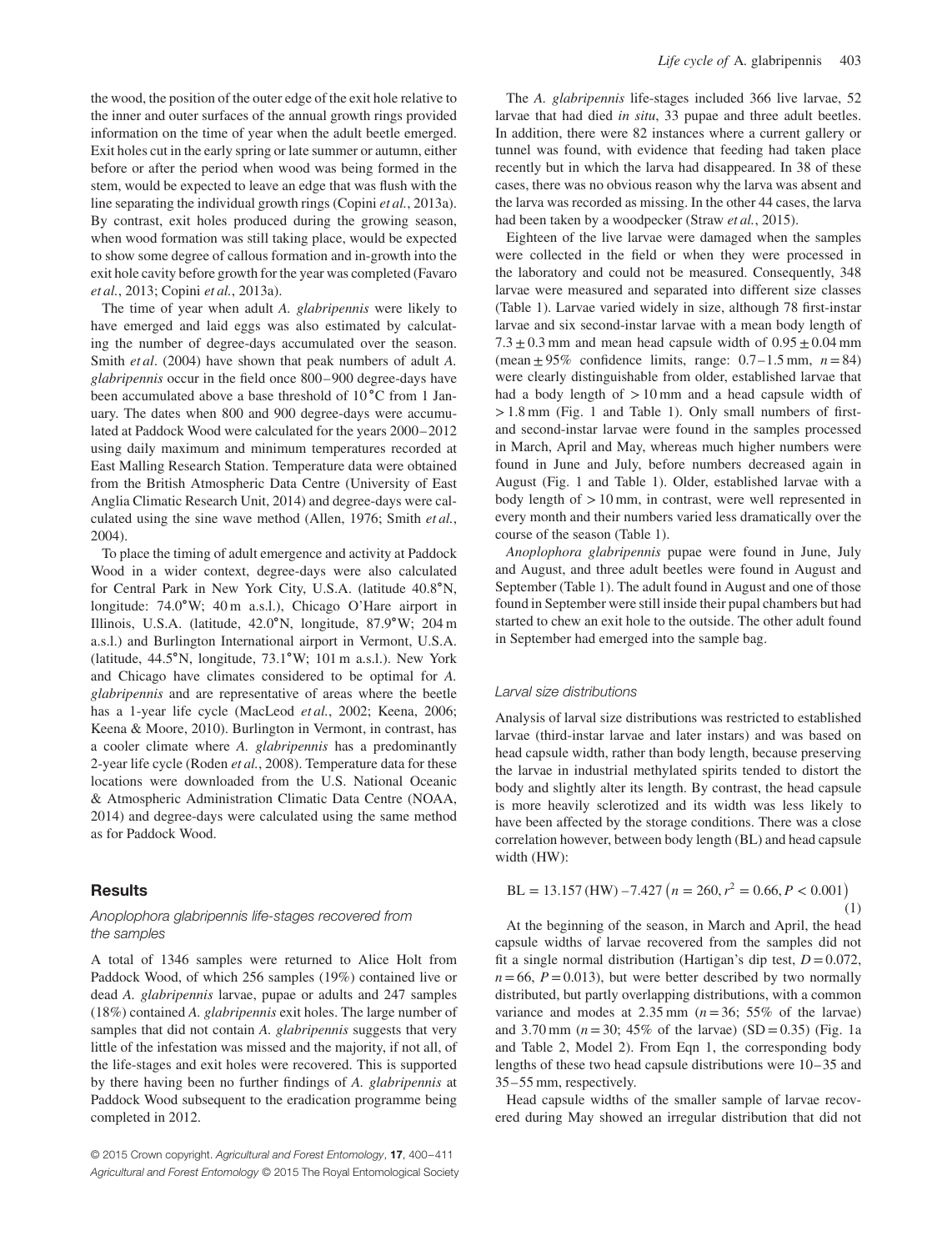|              | Table 1 Total numbers of larvae, pupae and adults of Anoplophora glabripennis recovered each month from the samples brought back from Paddock |  |  |  |  |  |
|--------------|-----------------------------------------------------------------------------------------------------------------------------------------------|--|--|--|--|--|
| Wood in 2012 |                                                                                                                                               |  |  |  |  |  |

|                             | Month          |           |          |         |           |                   |  |
|-----------------------------|----------------|-----------|----------|---------|-----------|-------------------|--|
| Body length (mm)            | March to April | May       | June     | July    | August    | September         |  |
| $0.0 - 10.0$                |                | 5         | 50       | 19      | 9         |                   |  |
| $10.1 - 20.0$               | 12(18.4)       | 6(12.2)   | 8(10.1)  | 3(13.0) | 4(6.6)    | $\qquad \qquad -$ |  |
| $20.1 - 30.0$               | 23 (35.4)      | 18 (36.7) | 17(21.5) | 1(4.3)  | 8(13.1)   | 5(21.7)           |  |
| $30.1 - 40.0$               | 13 (20.0)      | 16 (32.7) | 17(21.5) | 9(39.1) | 17 (27.9) | 9(39.1)           |  |
| $40.1 - 50.0$               | 12(18.5)       | 8(16.3)   | 12(15.2) | 5(21.8) | 16(26.2)  | 7(30.5)           |  |
| $50.0+$                     | 5(7.7)         | (2.1)     | 3(3.8)   | -       | 9(14.8)   | -                 |  |
| Pupae                       |                |           | 22(27.9) | 5(21.8) | 6(9.8)    | $\qquad \qquad -$ |  |
| Adults                      |                |           |          | -       | 1(1.6)    | 2(8.7)            |  |
| Total established larvae    | 65             | 49        | 79       | 23      | 61        | 23                |  |
| Number of samples processed | 123            | 283       | 474      | 200     | 231       | 35                |  |

The percentage of the total numbers of established larvae represented by larvae in each size class and by pupae and adults is given in parenthesis. Established larvae = total number of larvae greater than 10 mm in length + pupae + adult beetles.

differ significantly from a unimodal distribution (Hartigan's dip test, *P>*0.05) and applying the dip test to head capsule widths in June–July also produced a nonsignificant result  $(P > 0.05)$ . Normal mixture models, however, indicated that the June–July head capsule data were described better by a combination of two normal distributions rather than a single normal distribution, although the improvement in describing the data when a bimodal distribution was fitted was less than that observed when a bimodal distribution was fitted to the March–April data (Table 2). The AIC estimates indicated that two normal distributions with separate variances (Model 3) were the best fit to the data, with modes at  $2.38$  mm ( $n = 25$  larvae; SD = 0.27) and 3.49 mm ( $n = 49$  larvae; SD = 0.45), whereas the AICC estimates indicated a better fit with two normal distributions and a common variance (Model 2) with modes at 2.51 and 3.58 mm (*n*=29 and 45 larvae, respectively;  $SD = 0.39$ ) (Fig. 1b and Table 2). The modes of these distributions were similar to the modes of the distributions observed in March–April.

By contrast, larvae recovered in August–September did not show any dichotomy in size. The distribution of head capsule widths in this time period was unimodal (Hartigan's dip test, *P>*0.05) and was described best by a single normal distribution (AIC and AICC values lowest for Model 1).

#### Timing of adult emergence

In total, 564 *A. glabripennis* exit holes were found in the samples from Paddock Wood. Forty-six percent of the exit holes (*n*=260) were found in stems and branches that were alive, and 54%  $(n=304)$  were found in stems and branches that had died either before or after the adult had emerged. Amongst the exit holes found in live wood, 180 had been formed before 2011 and the exit hole had been either partially or completely calloused over by subsequent growth. In almost all of these cases, the outer edge of the exit hole occurred in line with the boundary between successive growth rings (Fig. 2). There was no sign of any callous tissue growing into the exit hole cavity before the end of the season and therefore no evidence that the exit holes had been formed when wood formation was still taking place. Because adult beetles did not emerge in the spring before stem radial

growth commenced, it appears that they emerged relatively late in the year, after wood formation had ceased.

The calendar dates on which 800 and 900 degree-days were accumulated at Paddock Wood are shown in Fig. 3. On average, 800 and 900 degree-days were accumulated on 24 August and 10 September, respectively, although there was considerable variation between years. The years 2003–2006 were noticeably warmer compared with the 3 years before and 6 years afterwards and, in these years, 800–900 degree-days were attained on dates between 10 August and 4 September. By contrast, 2012 was a particularly cool year, with 800–900 degree-days not being reached until 4–28 September (Fig. 3).

Mean summer temperatures at Paddock Wood are 5–7 ∘C lower than summer temperatures in New York and Chicago (Tables 3 and 4) and, at these locations in the U.S.A., 800–900 degree-days are accumulated much earlier in the season. For example, from 2000 to 2012, 800 and 900 degree-days were accumulated in Central Park in New York City by 7 July and 14 July, on average, respectively, and at Chicago O'Hare airport by 15 July and 23 July, on average, respectively.

Summer temperatures at Burlington in Vermont are intermediate between New York and Chicago and Paddock Wood (Tables 3 and 4). Degree-day accumulation predicts that, at Burlington, during 2000–2012, peak adult abundance would have occurred between 30 July and 8 August.

# **Discussion**

#### Life-cycle variation in A. glabripennis

The life cycle of *A. glabripennis* is well known to vary in terms of timing and duration depending on regional and local climatic conditions. In the warmer parts of its range, in south, central and eastern China, the U.S.A. (e.g. New York and Chicago) and southern Europe (Italy), *A. glabripennis* adults start to emerge in April or May and peak adult activity occurs in late May, June or July (Hua *et al.*, 1992; Li & Wu, 1993; Hu *et al.*, 2009; Hérard *et al.*, 2009a; Haack *et al.*, 2010; EPPO, 2013a; Faccoli *et al.*, 2014). The adult females mate and lay eggs, and the eggs hatch within 1–2 weeks (Haack *et al.*, 2010). The larvae feed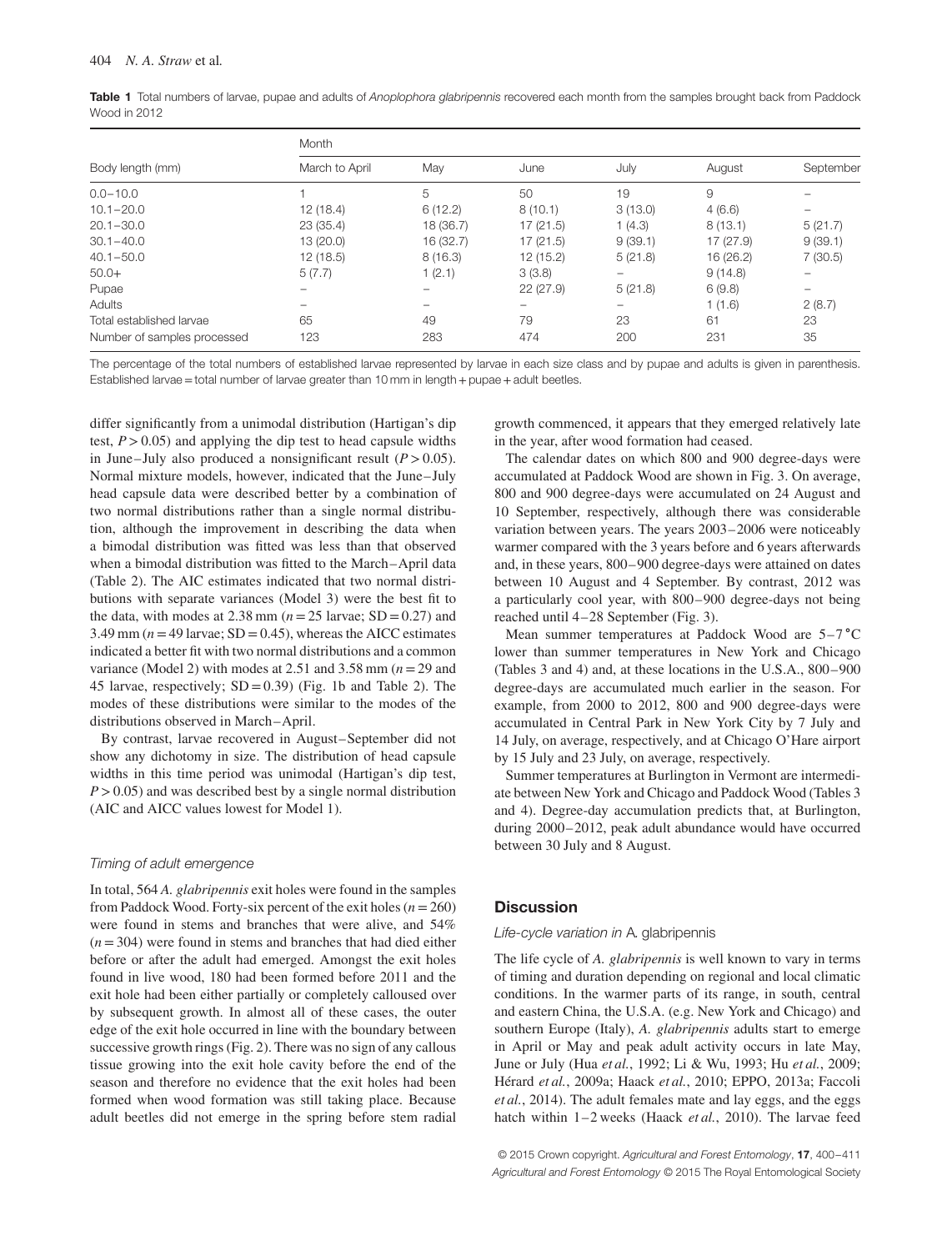

**Figure 1** Frequency distribution of head-capsule widths of Anoplophora glabripennis larvae recovered from Paddock Wood during (a) March and April 2012 and (b) June and July 2012. Hatched columns indictate the head capsules of first- and second-instar larvae; black columns indicate the head capsules of third-instar larvae and later instars that were well established in feeding galleries under the bark and in tunnels in the wood.

and develop through the remainder of the summer and into the autumn, until falling temperatures cause activity to cease. Once the larvae have over-wintered, they complete their development during the next spring (Lingafelter & Hoebeke, 2002; Haack *et al.*, 2006, 2010). Thus, in regions where the climate is optimal for *A. glabripennis*, eggs hatch soon after they are laid, larvae are the main over-wintering stage and the life cycle is completed within 1 year (Fig. 4, life cycle 1).

In areas where summer temperatures are lower, for example, in northern China, in cooler areas within the U.S.A. (e.g. Vermont) and Canada, and in central Europe, adult emergence and the period when most eggs are laid is shifted to later in July and into August (Li & Wu, 1993; Zhao & Yoshida, 1999; Pan, 2005; Ric *et al.*, 2007; Roden *et al.*, 2008; Hu *et al.*, 2009). For example,

© 2015 Crown copyright. Agricultural and Forest Entomology, **17**, 400–411 Agricultural and Forest Entomology © 2015 The Royal Entomological Society in central Europe (Austria, Germany, France and Switzerland), adults of *A. glabripennis* have been captured or observed in the field during July (Hérard *et al.*, 2006; Krehan, 2008; Hugel & Brua, 2009; EPPO, 2014) and August (EPPO, 2010; Forster & Wermelinger, 2012) and occasionally later in the year (Krehan, 2008; EPPO, 2013b). Eggs that are laid in July and August still hatch soon afterwards and the larvae feed during the rest of the summer and into the autumn, but the larvae have less time to develop before the winter and, because temperatures are generally lower and development is slower, fewer larvae reach a size sufficient to enable them to pupate in the following spring. Larvae of *A. glabripennis* need to reach a threshold weight of at least 500 mg, or more typically 1000–2000 mg, before they will pupate, and larvae that do not reach this critical size by the autumn continue to feed during the next year and over-winter for a second time (Benker & Bögel, 2008; Keena & Moore, 2010). The result is a life cycle that takes 2 years (Fig. 4, life cycle 2a).

Adult *A. glabripennis* are quite long-lived (females live for up to 43–137 days; males for up to 98–145 days; Yan & Qin, 1992; Keena, 2002, 2006; Smith *et al.*, 2002) and some individuals are active in the field as late as October and even into December (Lingafelter & Hoebeke, 2002; Haack *et al.*, 2006, 2010; Krehan, 2008). A small proportion of *A. glabripennis* adults also emerge late in the year, after the main peak in adult activity, and lay eggs in the autumn. Eggs laid this late, in the autumn, appear to overwinter and do not hatch until the next summer, and this may be another reason why the life cycle sometimes takes 2 years (Fig. 4, life cycle 2b) (Hua *et al.*, 1992; Yan & Qin, 1992; Fan *et al.*, 1997; Lingafelter & Hoebeke, 2002; Haack *et al.*, 2006; Keena, 2006; Keena & Moore, 2010). Eggs laid in the autumn probably delay hatching because of the decrease in temperatures. Eggs of *A. glabripennis* do not hatch once temperatures fall below 10 ∘C (Keena, 2006). Thus, even in regions where the life cycle is usually completed in 1 or 2 years and most eggs are laid in the summer and hatch soon afterwards, a small proportion of individuals, derived from eggs laid late in the year, which then over-winter, will require an extra season to complete their development.

## Timing of adult emergence at Paddock Wood

Smith *et al*. (2004) have shown that peak adult activity in *A. glabripennis* occurs when 800–900 degree-days have been accumulated from the beginning of the year. In their study area in Gansu province in north central China, where day-time temperatures in the summer reached 30–35 ∘C and *A. glabripennis* was univoltine (Bancroft & Smith, 2005), this number of degree-days was accumulated by mid-July, which was the time when peak numbers of adult *A. glabripennis* were observed in the field. Similarly, in New York and Chicago, where *A. glabripennis* also has a 1-year life cycle, degree-day accumulation predicts that peak adult activity should occur during the middle 2 weeks of July.

At Paddock Wood, in contrast, 800–900 degree-days were not attained before late August or September, or mid-August in the warmest years, indicating that adult *A. glabripennis* would not have emerged and laid eggs at this location until relatively late in the year. Keena and Moore (2010) reared *A. glabripennis* larvae at different constant temperatures in the laboratory and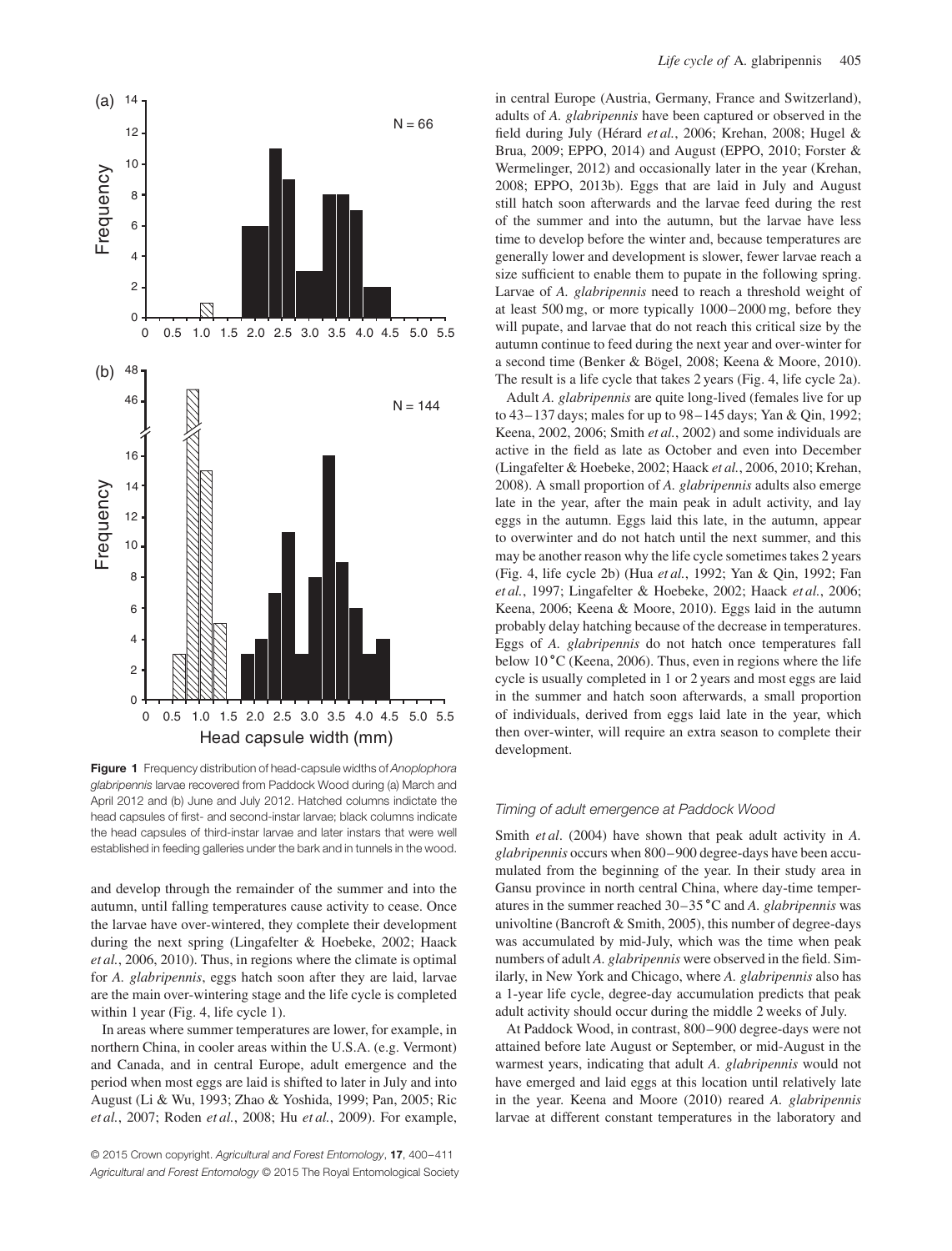| Model              | Parameters <sup>a</sup> | n  | P | Log-likelihood (L) | <b>AIC</b> | <b>AICC</b> |
|--------------------|-------------------------|----|---|--------------------|------------|-------------|
| (a) March to April |                         |    |   |                    |            |             |
| Model 1            | m, s                    | 66 | 2 | $-75.1$            | 154.3      | 154.5       |
| Model 2            | m1, m2, s, l            | 66 | 4 | $-65.2$            | 138.4      | 139.1       |
| Model 3            | m1, m2, s1, s2, l       | 66 | 5 | $-65.1$            | 140.1      | 141.1       |
| (b) June to July   |                         |    |   |                    |            |             |
| Model 1            | m, s                    | 74 | 2 | $-73.2$            | 150.4      | 150.6       |
| Model 2            | m1, m2, s, l            | 74 | 4 | $-70.1$            | 148.2      | 148.7       |
| Model 3            | m1, m2, s1, s2, l       | 74 | 5 | $-68.9$            | 147.9      | 148.8       |

**Table 2** Parameters and estimates of the model fit criteria for the normal mixture models that were applied to the distributions of head capsule widths of larvae recovered from the Paddock Wood samples in (a) March and April and (b) June and July

<sup>a</sup>m1, mean 1; m2, mean 2; s1, variance 1; s2, variance 2; l, mixing parameter.

n, sample size, P, number of parameters.

found that 50% of adults emerged from the wood once 925 degree-days had been accumulated. At Paddock Wood, during the years 2000–2012, 925 degree-days were not accumulated until 20 August to 3 September, even when 2 ∘C were added to ambient temperatures to adjust for the larvae being enclosed within the host's tissues (Keena & Moore, 2010).

The emergence of adult *A. glabripennis* during late August and September at Paddock Wood is supported by the sample material brought back from the outbreak site. Adult beetles were only recovered from the samples in August and September. Emergence from the samples may have been delayed by storing the material at 15 ∘C, although this temperature was not much lower than outdoor temperatures in 2012, and the delay in emergence was likely to have been small (mean monthly temperatures at East Malling in May, June, July, August and September 2012 were 13.1, 14.5, 16.4, 17.7 and 13.9 °C, respectively; the mean May–September temperature was 15.1 ∘C). Prior to the outbreak of *A. glabripennis* being discovered at Paddock Wood, a single

adult beetle was captured in an adjacent garden (Straw *et al.*, 2015). This adult was found on 12 October 2009 and, if it had emerged from one of the infested trees growing nearby, then it also indicates that adult *A. glabripennis* at Paddock Wood were active late in the year.

The first pupae were found in the samples in mid June. The pupal stage in *A. glabripennis* lasts 47–54 days at 15 ∘C and, after eclosion, the adult remains in the pupal chamber for a further  $12-14 \text{ days}$  (at  $20 \degree C$ ) before it chews its way out and emerges from the wood (Keena & Moore, 2010; Sánchez & Keena, 2013). Thus, the individuals found as pupae in June are unlikely to have emerged as adults before mid-August, and those pupae found in the samples in July and August would not have emerged and laid eggs until even later in the season.

Analysis of growth rings in the stems and branches from which adults emerged also indicated that adults emerged late in the year. Almost all of the exit holes in the samples had been formed after growth had finished and, even in the very few cases where



Figure 2 Transverse sections through Anoplophora glabripennis pupal chambers and exit holes in stems of sycamore Acer pseudoplatanus L. collected from Paddock Wood on 25 May 2012: (a) an exit hole formed in 2008 and (b) an exit hole formed in 2010. In both examples, the outer edge of the exit hole (marked by an arrow) occurs at the junction between successive growth rings and there is no in-growth of callous tissues before the end of the growing season.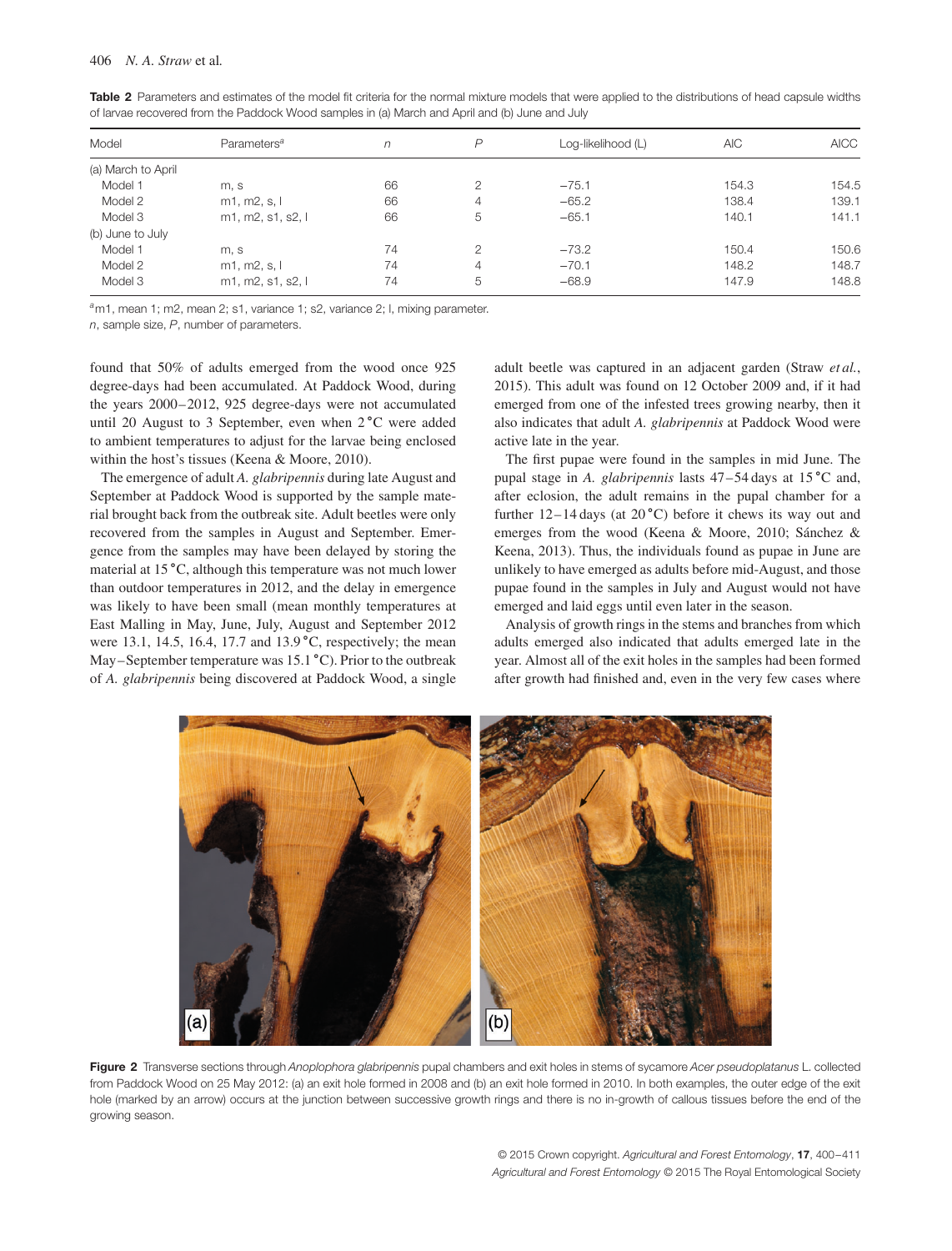

**Figure 3** Timing of adult activity at Paddock Wood as predicted by the number of degree-days accumulated from the beginning of the year. Horizontal bars represent the period when 800–900 degree-days were accumulated above a base threshold of 10 ∘C from 1 January in each year, and indicate the period when most Anoplophora glabripennis adults would have been active (for further details, see text).

there appeared to be some radial growth after the exit hole had been cut, the amount of growth was very small. In northern temperate regions, wood formation in the stems of deciduous, broadleaved trees begins in late March or April, is at a maximum in May and June, and then decreases during July and is usually completed by the end of August (Fritts, 1976; Schmitt *et al.*, 2000; Skomarkova *et al.*, 2006; Michelot *et al.*, 2012; Copini *et al.*, 2013a). Therefore, on this basis also, it would appear that most adult *A. glabripennis* at Paddock Wood emerged either during late August or in September.

Similar observations are reported from the Netherlands. A small outbreak of *A. glabripennis* was discovered at Almere in the Netherlands in 2012 and analysis of growth rings in the trees from which adult *A. glabripennis* emerged indicated that, at this location, which has a climate similar to that in southern England, exit holes had also been formed at the end of the growing season (Loomans *et al.*, 2013; Copini *et al.*, 2013b).

#### Life cycles of 2 and 3 years duration at Paddock Wood

The sudden appearance of large numbers of first- and second-instar larvae in the samples from Paddock Wood in June and July, when very few had been found in March, April and May, suggests that these larvae had hatched recently, either in late May, June or early July. This was before any adults emerged and were present in the field and therefore the eggs from which the larvae hatched could not have been laid in the same year and must have been laid in the previous year and over-wintered. The presence of *A. glabripennis* eggs was not recorded when the Paddock Wood samples were processed, because it was assumed that any eggs would have hatched in the previous year, as documented in other studies, and that they would have been destroyed by the subsequent feeding activities of the larvae. In retrospect, those eggs that were found, and which at the time were classed as either infertile or to have died, should have been examined more carefully and recorded.

Larvae hatching from the eggs in May–July may have grown sufficiently by the autumn to pupate and emerge as adults during the next year (Fig. 4, life cycle 2b), although it is more likely, given the relatively cool climate at Paddock Wood, that most larvae would over-winter for a second time and emerge as an adult after 3 years (Fig. 4, life cycle 3). Significantly, when eggs over-winter, only the 3-year life cycle results in there being two cohorts of older, established larvae present in March and April: a cohort of smaller larvae (Ls) that have over-wintered once, and a cohort of larger larvae (Lm) that have overwintered twice and which are nearing pupation (Fig. 4, life cycle 3). Two cohorts of *A. glabripennis* larvae were evident in the samples from Paddock Wood, and these cohorts are likely to have represented larvae in their second and third years, respectively, indicating that most larvae were taking 3 years to complete their development.

The presence of a second-instar *A. glabripennis* larvae in one of the Paddock Wood samples in April (Fig. 1a) suggests that some eggs may have hatched in the previous autumn and the small larva over-wintered (Fig. 4, life cycle 2c). If these larvae grew sufficiently large by the autumn, then it is conceivable that they could have pupated and emerged during the next summer (i.e. after 2 years). A life cycle completed this quickly, however, would result in very small larvae being present in the spring (March–April) alongside a single cohort of large, mature larvae, which was not the general pattern observed at Paddock Wood. Alternatively, if larvae that hatched in the autumn over-wintered for a second time and took 3 years to complete development, then two cohorts of older, established larvae (Ls and Lm) would be observed in the spring, as seen at Paddock Wood. Thus, even if a proportion of eggs hatched in the autumn, the presence of two cohorts of older, established larvae suggests that most individuals were still taking 3 years to complete their development.

Even though two cohorts of *A. glabripennis* larvae could be identified in the samples, there was considerable overlap in larval sizes and 8–26% of the larvae were intermediate in size and could have been allocated to either cohort. The overlap between the cohorts probably reflects variation in the growth rate of individual larvae, although it may also indicate the presence of larvae that were completing their life cycle in 2 years and which were genuinely intermediate in size. The proportion of larvae able to complete their development within 2 years may have varied depending on annual temperatures. The summers of 2011 and 2012 at Paddock Wood were relatively cool. Mean June–August temperatures in 2011 and 2012 were 15.8 and 16.2 ∘C, respectively, compared with the 2000–2012 average of 17.0 ∘C, and, in these years, a 3-year life cycle appears to have predominated. In warmer years (e.g. 2003–2006) (Fig. 3), a greater proportion of eggs may have hatched soon after being laid and some larvae may have been able to complete their development within 2 years. Therefore, the population of *A. glabripennis* at Paddock Wood probably contained a mixture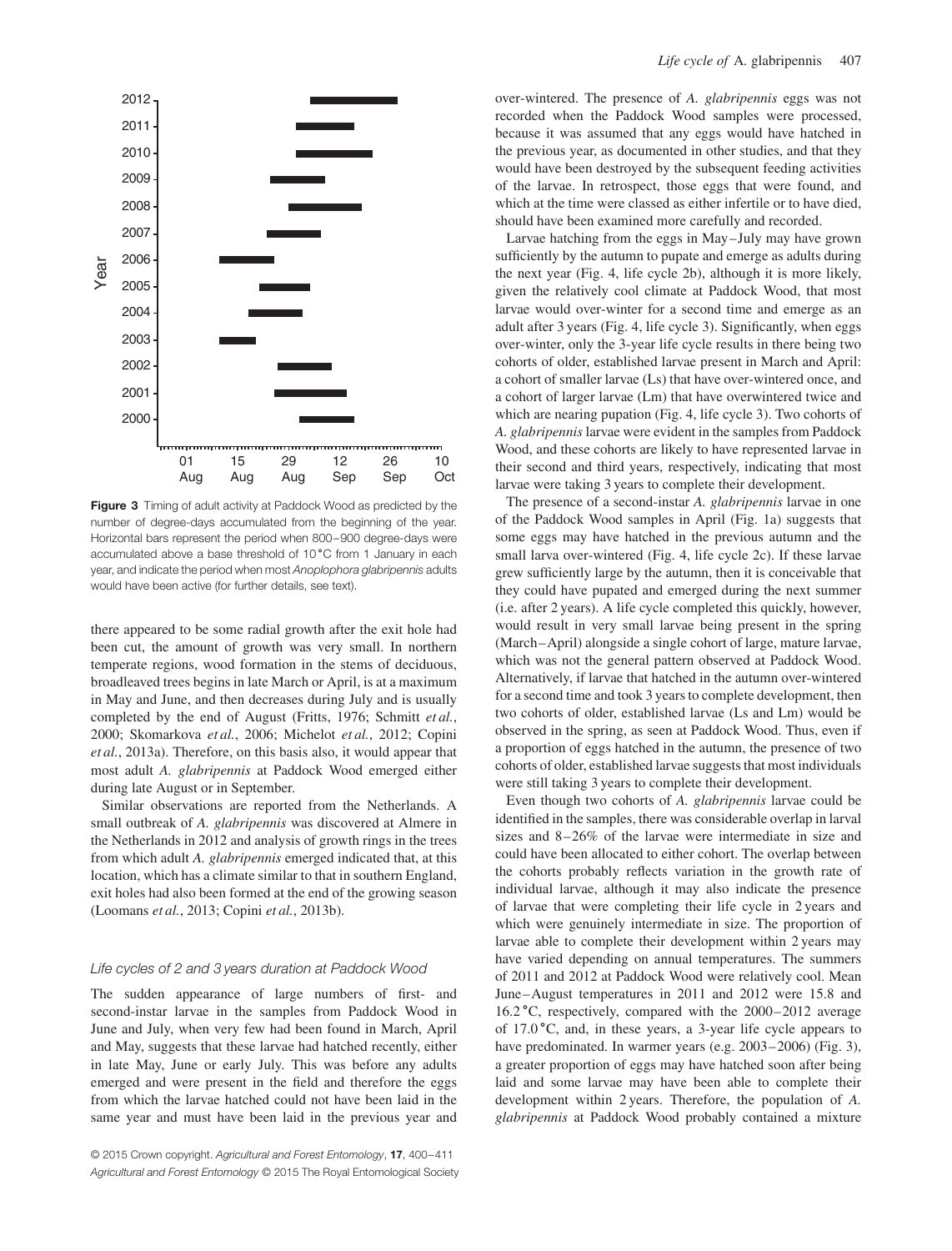| Table 3 Mean monthly mean temperatures from May to November at Central Park, New York City (U.S.A.), Chicago O'Hare airport (U.S.A.), Burlington |
|--------------------------------------------------------------------------------------------------------------------------------------------------|
| International airport (Vermont, U.S.A.) and East Malling Research Station (U.K.): 30-year mean surface air temperatures, 1981-2010               |

|           | Monthly mean temperature (°C) |         |         |              |  |  |
|-----------|-------------------------------|---------|---------|--------------|--|--|
| Month     | New York                      | Chicago | Vermont | East Malling |  |  |
| May       | 17.1                          | 15.0    | 13.5    | 12.2         |  |  |
| June      | 22.1                          | 20.5    | 18.8    | 15.3         |  |  |
| July      | 24.9                          | 23.3    | 21.5    | 17.7         |  |  |
| August    | 24.2                          | 22.4    | 20.4    | 17.6         |  |  |
| September | 20.2                          | 18.0    | 15.9    | 14.7         |  |  |
| October   | 14.1                          | 11.4    | 9.0     | 11.4         |  |  |
| November  | 8.9                           | 4.6     | 3.4     | 7.8          |  |  |

**Table 4** Mean monthly maximum temperatures from May to November at Central Park, New York City (U.S.A.), Chicago O'Hare airport (U.S.A.), Burlington International airport (Vermont, U.S.A.) and East Malling Research Station (U.K.): 30-year mean maximum surface air temperatures, 1981–2010

|           | Mean monthly maximum temperature (°C) |         |         |              |  |  |
|-----------|---------------------------------------|---------|---------|--------------|--|--|
| Month     | New York                              | Chicago | Vermont | East Malling |  |  |
| May       | 22.0                                  | 21.1    | 19.6    | 16.3         |  |  |
| June      | 26.7                                  | 26.5    | 24.6    | 19.6         |  |  |
| July      | 29.4                                  | 28.9    | 27.2    | 22.2         |  |  |
| August    | 28.6                                  | 27.7    | 26.1    | 22.3         |  |  |
| September | 24.4                                  | 23.8    | 21.4    | 19.0         |  |  |
| October   | 18.1                                  | 16.8    | 14.0    | 15.1         |  |  |
| November  | 12.6                                  | 9.0     | 7.5     | 10.9         |  |  |

of individuals that were taking either 2 or 3 years to complete their development but with most individuals taking 3 years, particularly in cooler years.

Note that a life cycle completed within 3-years at Paddock Wood is spread over four calendar years (i.e. adults emerging in 2012 would have started out as eggs laid in the autumn of 2009) (Fig. 4; life cycle 3). Under a 2-year life cycle, the eggs would have been laid in the autumn of 2010 (Fig. 4; life cycle 2c).

#### Implications for management

The eradication programme implemented at Paddock Wood required that all trees that were infested with *A. glabripennis*, and any other trees within 100 m that could have acted as a host for the pest, were felled and destroyed before any adult beetles emerged (EPPO, 2013a; Straw *et al.*, 2015). The last infested tree was felled and destroyed on 9 July 2012 and all other host trees within the infestation area were destroyed by 3 August 2012 (Straw *et al.*, 2015). The present analysis indicates that no *A. glabripennis* adults were likely to have emerged before mid-August and therefore the eradication programme was successful in removing the infested trees before the pest had a chance to disperse and lay eggs.

Small numbers of *A. glabripennis* larvae, in the early phases of colonizing a new host tree, are notoriously difficult to detect and it is possible, even after all of the host trees within the infested area have been felled, that some infested trees remain undetected in the surrounding area. Consequently, the standard procedure is to continue to survey trees around the site of an *A. glabripennis* outbreak for a minimum of 4 years, or a period of not less than twice the length of the pest's life cycle (EPPO, 2013a). At Paddock Wood, because the life cycle appears to be predominantly of 3 years in duration, annual surveys will have to be carried out until at least 2018 and only then, if no further infestation has been found, will it be possible to declare the outbreak to have been eradicated.

Surveys and monitoring are a major component of eradication programmes against *A. glabripennis* and the extended period over which surveys will need to be continued at Paddock Wood will add significantly to the total cost of the control programme compared, for example, with situations in central and southern Europe, where the life cycle is completed in 1 or 2 years. On the other hand, a longer life cycle is likely to be associated with a slower rate of population increase, a reduced capacity for the population to spread and a lower probability of new populations becoming established, either by spread from an established infestation or after a new introduction. The prospects for containing and eradicating an outbreak of *A. glabripennis* in the U.K. are probably higher, therefore, and the ultimate costs of eradication may be lower, than in areas where the climate is more favourable for the pest and where its populations have the potential to increase and spread much more rapidly.

## **Acknowledgements**

We thank colleagues at the Forestry Commission, the Plant Health and Seed Inspectorate and the Food and Environment Research Agency for their help and support at Paddock Wood, as well as Mark Ferryman, David Payne, Luke Fielding and Frank Straw for technical assistance in the field and laboratory. We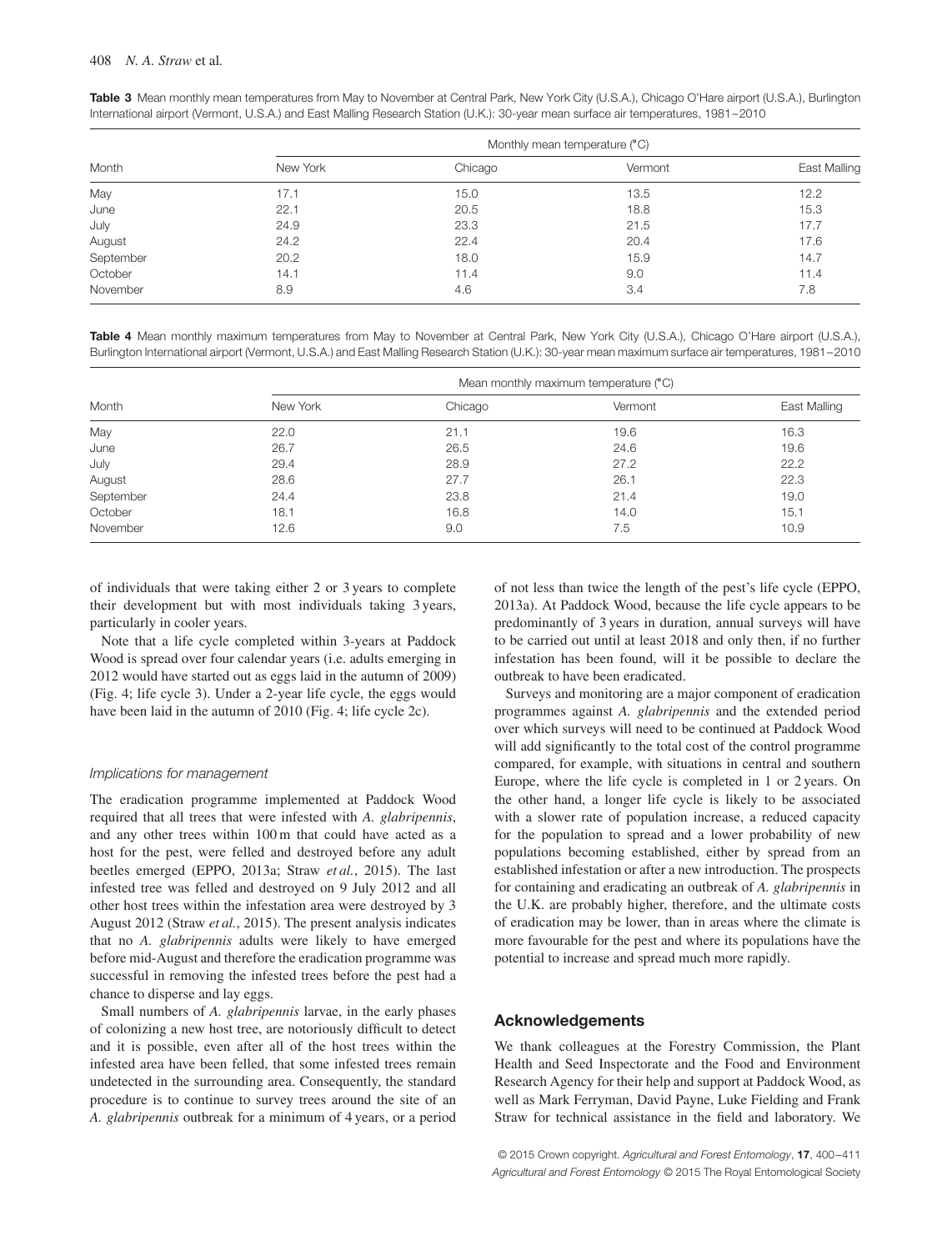

Figure 4 Diagrammatic representation of life-cycle variation in Anoplophora glabripennis. In warmer climates, adult beetles emerge early in the year and eggs are laid in spring and summer, and complete development usually takes 1-2 years (life cycles 1 and 2a). In cooler climates, adult beetles emerge in late summer and autumn and, although some eggs may hatch in the autumn (life cycle 2c), most overwinter and hatch in the following spring and complete development takes 2–3 years (life cycles 2b and 3). Ls, small larvae; Lm, large larvae; P, pupae; A, adult (period of peak adult activity). Hatched areas indicate when larvae are active and feeding; white areas within the larval sections of the life cycles indicate over-wintering.

are also grateful to Thomas Connelly and Andrew Peace for analyzing the larval head capsule distributions; Ed Eaton and Mathew Wilkinson for helping to source climate data; Glenn Brearley for taking the photographs and producing the figures; and four anonymous reviewers whose constructive comments and suggestions greatly improved the manuscript.

## **References**

- Allen, J.C. (1976) A modified sine wave method for calculating degree days. *Environmental Entomology*, **5**, 388–396.
- Bancroft, J.S. & Smith, M.T. (2005) Dispersal and influences on movement for *Anoplophora glabripennis* calculated from individual mark– recapture. *Entomologia Experimentalis et Applicata*, **116**, 83–92.
- Benker, U. & Bögel, C. (2008) Neues vom Asiatischen Laubholzbockkäfer *Anoplophora glabripennis* (Coleoptera, Cerambycidae) in Bayern. *Mitteilungen der Deutschen Gesellschaft für Allgemeine und Angewandte Entomologie*, **16**, 121–124.
- de Boer, D. (2004) *Distribution Potential of Three* Anoplophora *Species in Europe (Coleoptera: Cerambycidae): a CLIMEX Study*. Plant Protection Service, The Netherlands.
- Boyd, I.L., Freer-Smith, P.H., Gilligan, C.A. & Godfray, H.C.J. (2013) The consequence of tree pests and diseases for ecosystem services. *Science*, **342**, 1235773.
- Copini, P., Sass-Klaassen, U., den Ouden, J., Mohren, G.M.J. & Loomans, A.J.M. (2013a) Precision of dating insect outbreaks using

© 2015 Crown copyright. Agricultural and Forest Entomology, **17**, 400–411 Agricultural and Forest Entomology © 2015 The Royal Entomological Society wood anatomy: the case of *Anoplophora* in Japanese maple. *Trees*, **28**, 103–113.

- Copini, P., Sass-Klaassen, U., den Ouden, J., Mohren, F. & Loomans, A. (2013b) Dendrochronology as a tool for dating *Anoplophora* spp. outbreaks. *Journal of Entomological and Acarological Research*, **45** (Suppl. 1), 17.
- EPPO [European and Mediterranean Plant Protection Organisation] (2010) Anoplophora glabripennis *Found Again in Germany*. EPPO Reporting Service 2010/006. EPPO, France.
- EPPO [European and Mediterranean Plant Protection Organisation] (2013a) National regulatory control systems PM 9/15 (1) *Anoplophora glabripennis*: procedures for official control. *Bulletin OEPP/EPPO Bulletin*, **43**, 510–517.
- EPPO [European and Mediterranean Plant Protection Organisation] (2013b) Anoplophora glabripennis *Found in Bayern, Germany*. EPPO Reporting Service 2013/138. EPPO, France.
- EPPO [European and Mediterranean Plant Protection Organisation] (2014) *New Outbreak of* Anoplophora glabripennis *in Switzerland*. EPPO Reporting Service 2014/141. EPPO, France.
- Faccoli, M., Favaro, R., Smith, M.T. & Wu, J. (2014) Life history of the Asian longhorn beetle *Anoplophora glabripennis* (Coleoptera Cerambycidae) in southern Europe. *Agricultural and Forest Entomology*, **17**, 188–196.
- Fan, D., Wang, X., Li, X., Wu, Y., Yao, W. & Li, Z. (1997) Study on the monitoring and integrated control of two species of longhorned beetles on poplars. *Proceedings of the 2nd Regional Workshop of IUFRO 7.03.08, Forest Protection in Northeast Asia* (ed. by B. Y. Lee, S. G.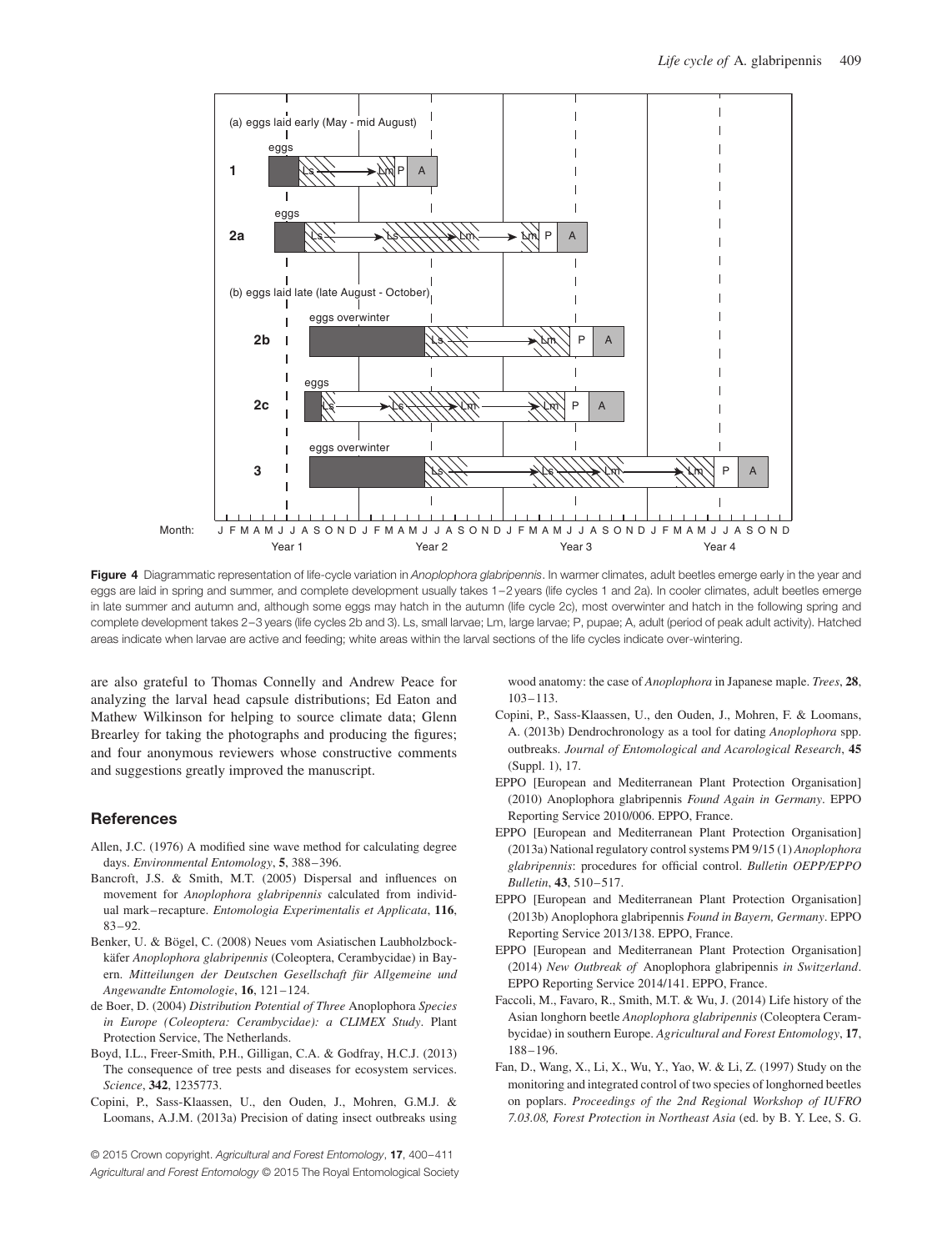Lee and B. H. Yoo), 29 September to 3 October 1997, Seoul, South Korea, pp. 69–75. Forestry Research Institute, South Korea.

- Favaro, R., Battisti, A. & Faccoli, M. (2013) Dating *Anoplophora glabripennis* introduction in North-East Italy by growth-ring analysis. *Journal of Entomological and Acarological Research*, **45** (Suppl. 1), 35.
- Forster, B. & Wermelinger, B. (2012) First records and reproductions of the Asian longhorned beetle *Anoplophora glabripennis* (Motschulsky) (Coleoptera: Cerambycidae) in Switzerland. *Mitteilungen der Schweizerischen Entomologischen Gesellschaft*, **85**, 267–275.
- Fritts, H.C. (1976) *Tree Rings and Climate*. Academic Press, New York, New York.
- Haack, R.A., Bauer, L.S., Gao, R., McCarthy, J.J., Miller, D.L., Petrice, T.R. & Poland, T.M. (2006) *Anoplophora glabripennis* within-tree distribution, seasonal development, and host suitability in China and Chicago. *Great Lakes Entomologist*, **39**, 169–183.
- Haack, R.A., Hérard, F., Sun, J. & Turgeon, J.J. (2010) Managing invasive populations of Asian longhorned beetle and Citrus longhorned beetle: a worldwide perspective. *Annual Review of Entomology*, **55**, 521–546.
- Hartigan, J.A. & Hartigan, P.M. (1985) The dip test of unimodality. *Annals of Statistics*, **13**, 70–84.
- Hérard, F., Ciampitti, M., Maspero, M. *et al.* (2006) *Anoplophora* species in Europe: infestations and management processes. *Bulletin OEPP/EPPO Bulletin*, **36**, 470–474.
- Hérard, F., Maspero, M., Ramualde, N., Jucker, C., Colombo, M., Ciampitti, M. & Cavagna, B. (2009a) *Anoplophora glabripennis*infestation (col.: cerambycidae) in Italy. *Bulletin OEPP/EPPO Bulletin*, **39**, 146–152.
- Hérard, F., Maspero, M., Ramualde, N., Jucker, C., Colombo, M., Ciampitti, M. & Cavagna, B. (2009b) *Anoplophora glabripennis – Eradication Programme in Italy (April 2009)*. EPPO Special Topic Report [WWW document]. URL http://www.eppo.int/ QUARANTINE/special\_topics/anoplophora\_glabripennis/ANOLGL \_IT.htm [accessed on 2 January 2014].
- Hu, J., Angeli, S., Schuetz, S., Luo, Y. & Hajek, A.E. (2009) Ecology and management of exotic and endemic Asian longhorned beetle *Anoplophora glabripennis*. *Agricultural and Forest Entomology*, **11**, 359–375.
- Hua, L., Li, S. & Zhang, X. (1992) Coleoptera: Cerambycidae. *Iconography of Forest Insects in Hunan, China* (ed. by J. Peng and Y. Liu), pp. 467–524. Hunan Science & Technology Press, China.
- Hugel, S. & Brua, C. (2009) Note sur la présence du Capricorne asiatique *Anoplophora glabripennis* (Motschulsky, 1853) en Alsace. *Bulletin de la Société Entomologique de Mulhouse*, **65**, 7.
- Hulme, P.E. (2009) Trade, transport and trouble: managing invasive species pathways in an era of globalization. *Journal of Applied Ecology*, **46**, 10–18.
- Keena, M.A. (2002) *Anoplophora glabripennis*(Coleoptera: Cerambycidae) fecundity and longevity under laboratory conditions: comparison of populations from New York and Illinois on *Acer saccharum*. *Environmental Entomology*, **31**, 490–498.
- Keena, M.A. (2006) Effects of temperature on *Anoplophora glabripennis* (Coleoptera: Cerambycidae) adult survival, reproduction, and egg hatch. *Environmental Entomology*, **35**, 912–921.
- Keena, M.A. & Moore, P.M. (2010) Effects of temperature on *Anoplophora glabripennis* (Coleoptera: Cerambycidae) larvae and pupae. *Environmental Entomology*, **39**, 1323–1335.
- Krehan, H. (2008) Asian longhorn beetle *Anoplophora glabripennis* (ALB) – eradication program in Braunau (Austria) in 2007. *Forstschutz Aktuelle*, **44**, 27–29.
- Leather, S. (2013) Current and future insect threats to UK Forestry. *Outlooks on Pest Management*, **25**, 22–24.
- Li, W. & Wu, C. (1993) *Integrated Management of Longhorn Beetles Damaging Poplar Trees*. Forest Press, China (in Chinese).
- Lingafelter, S.W. & Hoebeke, E.R. (2002) *Revision of the Genus* Anoplophora *(Coleoptera: Cerambycidae)*. Entomological Society of Washington, Washington, District of Columbia.
- Loomans, A.J.M., Wessels-Berk, B.F., Copini, P., Mentink, N.J.B., de Hoop, M.B. & den Hartog, W.G.S.A. (2013) Import-inspections, surveys, detection and eradication of the longhorn beetles *Anoplophora chinensis* and *A. glabripennis* in The Netherlands. *Journal of Entomological and Acarological Research*, **45** (Suppl. 1), 8.
- MacLeod, A., Evans, H.F. & Baker, R.H.A. (2002) An analysis of pest risk from an Asian longhorn beetle (*Anoplophora glabripennis*) to hardwood trees in the European community. *Crop Protection*, **21**, 625–645.
- MacLeod, A., Anderson, H., Follack, S., *et al* (2012) *Pest Risk Assessment for the European Community Plant Health: A Comparative Approach with Case Studies*. Supporting Publications 2012: EN-319 [WWW document]. URL http://www.efsa.europa.eu/en/ efsajournal/doc/319e.pdf [accessed on 17 December 2014].
- Michelot, A., Simard, S., Rathgeber, C., Dufrêne, E. & Damesin, C. (2012) Comparing the intra-annual wood formation of three European species (*Fagus sylvatica*, *Quercus petraea* and *Pinus sylvestris*) as related to leaf phenology and non-structural carbohydrate dynamics. *Tree Physiology*, **32**, 1033–1045.
- NOAA (National Climatic Data Center) (2014), *National Oceanic & Atmospheric Administration – Climate Data Online* [WWW document]. URL http://www.ncdc.noaa.gov/cdo-web [accessed on 7 October 2014].
- Pan, H.Y. (2005) *Review of the Asian Longhorned Beetle: Research, Biology, Distribution and Management in China*. Forestry Department Working Paper FBS/6E. 1–53. FAO, Italy.
- R Development Core Team (2013) *R: A Language and Environment for Statistical Computing*. R Foundation for Statistical Computing, Austria [WWW document]. URL http://www.R-project.org/ [accessed on 13 January 2014].
- Ric, J., de Groot, P., Gasman, B. *et al.* (2007) *Detecting Signs and Symptoms of Asian Longhorned Beetle Injury: Training Guide*. Natural Resources Canada, Canadian Forest Service, Canada.
- Roden, D.B., Haack, R.A., Keena, M.A., McKenney, D.W., Beall, F.D. & Roden, P.M. (2008) Potential northern distribution of *Anoplophora glabripennis* (Motschulsky) in North America. *Proceedings of the 19th U.S. Department of Agriculture Interagency Forum on Gypsy Moth and Other Invasive Species* (ed. by K. A. McManus and K. W. Gottschalk), 8–11 January 2008, Annapolis, Maryland, pp. 65–67. USDA Forest Service, Northern Research Station, New Town Square, Pennsylvania, General Technical Report NRS-P-36.
- Roques, A. (2010) Alien forest insects in a warmer world and a globalised economy: impact of changes in trade, tourism and climate on forest biosecurity. *New Zealand Journal of Forest Science*, **40**, S77.
- Sánchez, V. & Keena, M.A. (2013) Development of the teneral adult *Anoplophora glabripennis* (Coleoptera: Cerambycidae): time to initiate and completely bore out of maple wood. *Environmental Entomology*, **42**, 1–6.
- Santini, A., Ghelardini, L., De Pace, C. *et al.* (2013) Biogeographical patterns and determinants of invasion by forest pathogens in Europe. *New Phytologist*, **197**, 238–250.
- SAS Institute Inc. (2013) *SAS/STAT® 13.1 User's Guide*, SAS Institute Inc., Cary, North Carolina.
- Sawyer, A.J., Panagakos, W.S., Horner, A.E. & Fredeman, K.J. (2010) Asian longhorned beetle, over the river and through the woods: habitat-dependent population spread. *Proceedings 21st USDA Interagency Research Forum on Invasive Species* (ed. by K. McManus and K. W. Gottschalk), 12–15 January 2010, Annapolis, Maryland, pp. 52–54. USDA Forest Service, Northern Research Station, Newtown Square, PA, General Technical Report NRS-P-75.
- Schmitt, U., Möller, R. & Eckstein, D. (2000) Seasonal wood formation dynamics of beech (*Fagus sylvatica* L.) and black locust (*Robinia*